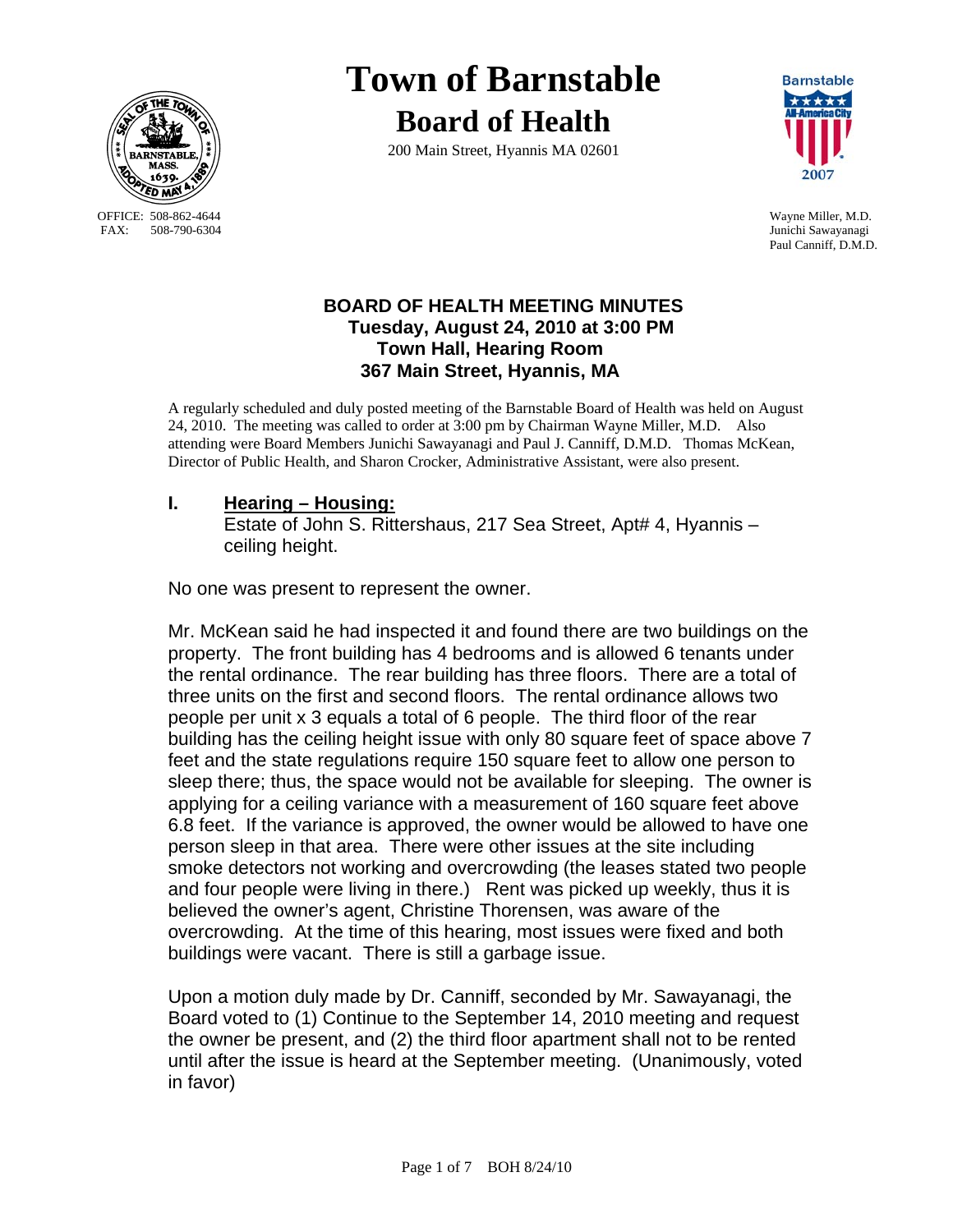## **II. Hearing – Pool Permit:**

**POSTPONED Comfort Inn, 1470 Iyannough Rd, Hyannis -UNTIL SEP 14, 2010** Lifeguard, near-drowning.

#### **III. Show-Cause Hearing for Food Permit:**

 Centerville Lobster & Fish Market, 1600 Falmouth Road, Centerville multiple violations, no Servsafe certified persons on site.

Theodore Ray Schilling, Esq. and Jenna Licciardi, owner of Centerville Lobster & Fish, were present for the hearing.

Mr. McKean spoke of the multiple types of violations including: 1) On June  $28<sup>th</sup>$ , the owner opened without a license and without anyone qualified with a proper food safety handling course. 2) The facility is a no-seating facility. Mass Environmental Police Officer Clayton was there on Sunday, August 1, 2010, and saw six people eating at a table and no employees present had servsafe training. 3) A later date, the Health Inspector stopped in and found the owner was not present and, again, there were no servsafe trained personnel.

Attorney Schilling mentioned the owner has a signed agreement with the prior owner which states the prior owner had agreed to be on hand at the premises and train her and he would have the necessary servsafe training required until she received all her permits. He stated the prior owner did not honor their agreement. The Board asked the owner to provide a copy of such agreement to the Board. Attorney Schilling said on the third event, the owner had gone home to change after getting wet loading ice. The report from the Health Inspector stated he was told the owner had not come in for the day at the point of the inspection.

Upon a motion duly made by Dr. Canniff, seconded by Mr. Sawayanagi, the Board voted to allow continuation of operations with the understanding that the facility will be immediately closed down if another servsafe or seating violation occurs. It will be closed until the owner is able to come in front of the Board again. A reminder was noted to owner that it is required to respond promptly to the health inspector's instructions in the future and to understand the health inspector has the authority to close the establishment for major violations to keep the public safe. (Unanimously, voted in favor)

## **IV. Variance – Food:**

 Jenna Licciardi, new owner, Centerville Lobster & Fish Market – 1600 Falmouth Road, Unit#12, Centerville, toilet facility variance.

Upon a motion duly made by Dr. Canniff, seconded by Mr. Sawayanagi, the Board voted to approve a variance for one toilet facility provided there is no seating. (Unanimously, voted in favor)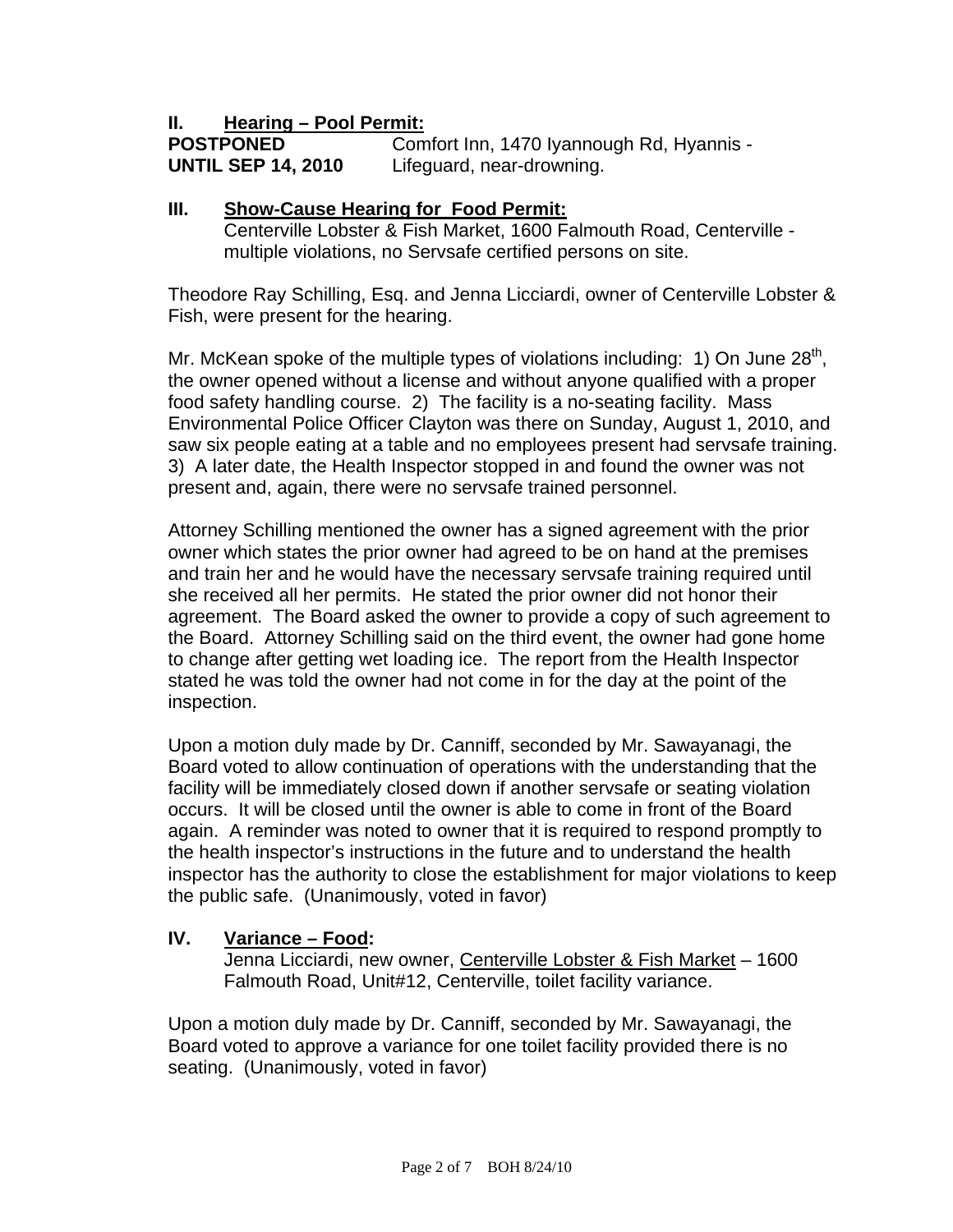# **V. Show-Cause Hearing for Food Permit:**

Borders Books Café / Seattle's Best – 990 Iyannough Rd, Hyannis, multiple offenses, no servsafe certified persons on site.

Stephen Maloney, Sales Manager, was present and filling in for the General Manager position which was recently vacated.

Mr. McKean discussed the Health Inspector's reports of 2/26/10, 8/6/10, and 8/9/10 which included the violation of no personnel on hand with servsafe training.

Mr. Maloney stated the difficulty they have had with turnover after training takes place. Mr. Maloney said Charlotte, who will be overseeing the Food and Beverage at this time, come in to meet with the Health Inspector to make sure they proceed correctly.

Upon a motion duly made by Mr. Sawayanagi, seconded by Dr. Canniff, the Board voted to (1) revoke the current food service permit until all violations are fixed, (2) with the proper application process, a retail permit may be issued which will limit the items to coffee and prepackaged foods requiring no processing. (Unanimously, voted in favor)

**VI. Modification of Comprehensive Permit (ZBA # 2003 – 90):** Submitted by JDJ Housing Development, LLC, and Dakota Partners, Inc. – "0" Independence Drive, Barnstable, Map/Parcel 332-010-001, 14.32 acres.

No one was present.

The Board reviewed the plans to submit comments to the Zoning Board. The Board concurred with the Health staff's concerns that an on-site manager is not planned until Phase Two of the project

The recommendations to Zoning will be to include the on-site manager in Phase One so staff is present from day one. The trash will be fenced/screened in to meet the Health regulations. The trash removal contract must be sufficient to handle the number of units. Also, there was expressed concern that the elevators originally proposed have been removed and would like to understand why it was removed. The Board feels it would be valuable to have one or more of the buildings with elevators.

# **VII. Hearing – Septic Deadline Extension:**

A. Joseph & Inessa Katsman, owner – 45 Straightway, Hyannis, failed septic system.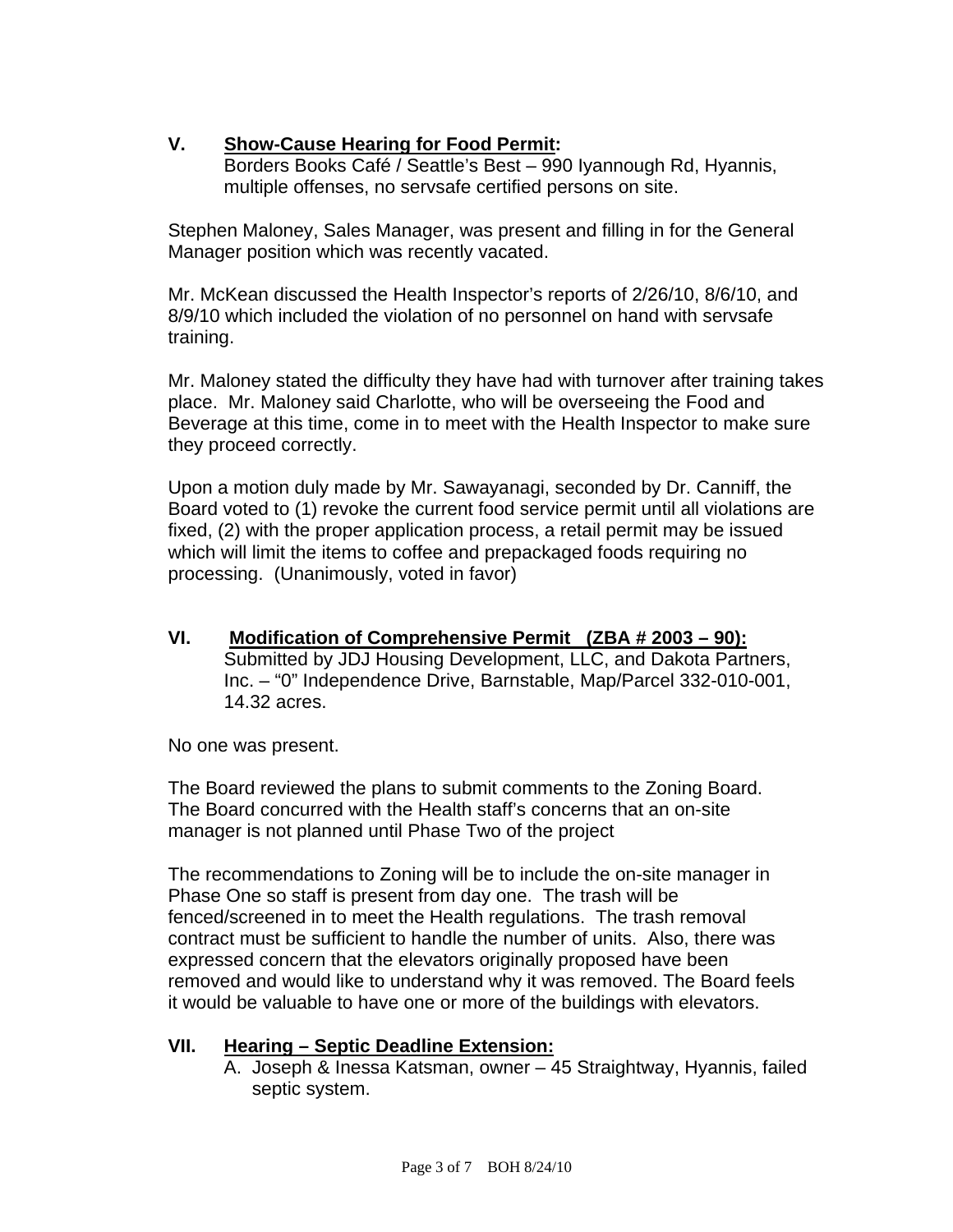Joseph Katsman was present. The original failure goes back to the bank, Country Line Home Loans, who formerly owned the property. Mr. Katsman was notified on 6/14/10 that there was a failed septic report on file.

The Board reviewed the inspection report which stated there were no problems other than the riser having a stain line on it which may be from a bit of debris, not clearly qualifying the system as a failure and the owner states all indications are that it is working fine. He has lived there two years (as a second home) and has pumped it once, with no indications of a problem.

Upon a motion duly made by Dr. Canniff, seconded by Mr. Sawayanagi, the Board voted to approve Mr. Katsman having another septic inspection report done by a certified septic inspector who will submit the results to the Health Division: and, if it is stated to be in failure, the system must be repaired by December 1, 2010. (Unanimously, voted in favor)

B. Margaret Grant, Steele Associates, represents Pauline Porkka, owner – 301 Pine Street, Centerville, failed system, requests deadline extension.

Upon a motion duly made by Dr. Canniff, seconded by Mr. Sawayanagi, the Board approved to extend the deadline for repair to Dec 1, 2010 with the following condition: 1) must sent the Board a copy of their Purchase and Sale stating the escrow will be set aside for the replacement of the septic. (Unanimously, voted in favor.)

C. Dan Ojala, Down Cape Engineering, represents Albert Colton, owner – 94 Holly Point Road, Centerville, failed system, requests deadline extension.

Dan Ojala was present. He stated the septic failure was due to tree roots in the pipe with no visible problem of it backing up at this time. This location falls within possible sewer connection. The owner only comes down on weekends and rents for a 9-10 week period in the summer.

Upon a motion duly made by Dr. Canniff, seconded by Mr. Sawayanagi, the Board approved to extend the repair deadline until April 1, 2011. The deadline will be revisited at that time to see if sewer is moving forward in this area. (Unanimously, voted in favor.)

## **VIII. Variance – Septic (Cont.):**

A. Daniel Ojala, Down Cape Engineering, represents Dennis and Susan Ausiello, owners – 80 Cross Street, Cotuit, Map/Parcel 033-029, 0.50 acre lot 5, variances, upgrade in system, new construction – expansion of habitable space.

Dan Ojala presented the septic plan. Staff has no objections.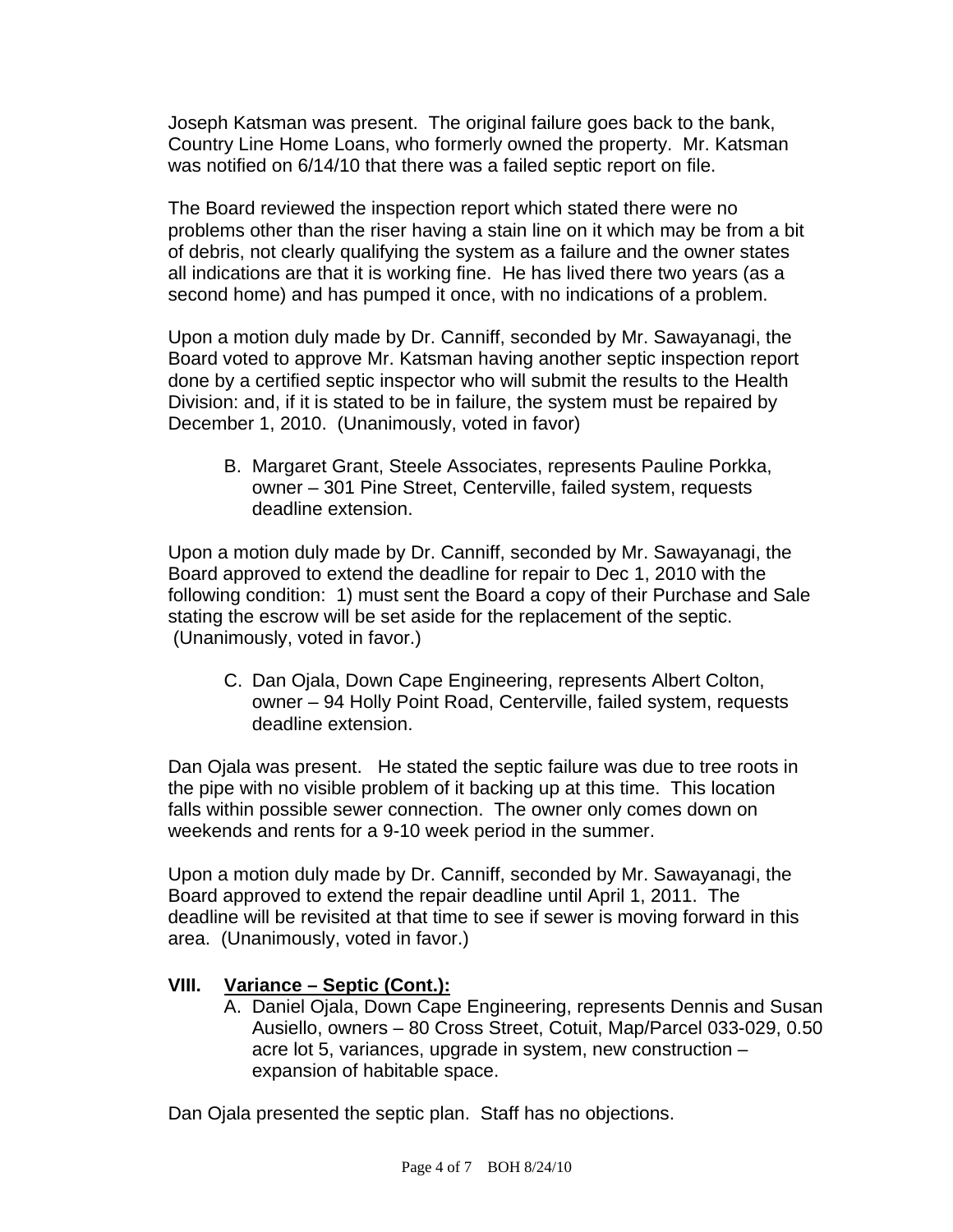Dr. Miller noted what he had asked for at the last meeting was: make sure system was not within the estuary zone, that a full reserve area is identified (as there is an increase in flow requested) and two additional percolation tests be done as would normally be required with this.

The Board would like the owner to provide some proof of the fourth bedroom historically.

Upon a motion duly made by Dr. Canniff, seconded by Junichi Sawayanagi, the Board voted to approve the septic plan dated July 16, 2010.

## **IX. Variance – Septic (New):**

A. Stephen Wilson, Baxter Nye Engineering, represents Jetty Realty Trust, Jane Bertolami, Trustee, owner – 15 Sea View Avenue, Osterville, Map/Parcel 162-026-002, 0.56 acre lot, 2 variances.

Stephen Wilson was present and presented the revised plan with a setback variance from the property line and a coastal setback variance.

Mr. McKean said the staff had no issues with the revised plan.

Upon a motion duly made by Dr. Canniff, seconded by Jim Sawayanagi, the Board voted to approve the plan dated August 16, 2010. (Unanimously, voted in favor.)

B. Arlene Wilson, A. M. Wilson Associates, represents Thomas and Nina Weld, owners – 269 Seapuit Road, Osterville, Map/Parcel 095-005- 002. 2.0+ acre lot, repair of failed septic, set variances, local upgrade approval.

Arlene Wilson presented her plan. The leaching system is only 10 feet from wall so they are providing a liner and they will install the system in the same location as the prior one.

Upon a motion duly made by Dr. Canniff, seconded by Mr. Sawayanagi, the Board voted to approve the variances in accordance with the plan dated August 25, 2010 to be revised to show a T at the d-box inlet side and with the following conditions: (1) a seven-bedroom deed restriction is recorded at the Barnstable County Registry of Deeds, (2) a proper copy of the deed restriction is submitted to the Town of Barnstable Public Health Division, (3) the septic tank and pump chamber shall be reinforced precast concrete watertight and waterproof, (Unanimously, voted in favor.)

# **X. Innovative Alternative Review:**

A. Linda Pinto represents Justin and Martina Larhette, owner – 10 Flowing Pond Circle, Osterville, Map/Parcel 146-066, 0.36 acre lot, septic failure, one-bedroom deed restriction, proposed increase in flow to a 2 bedroom capacity using I/A system.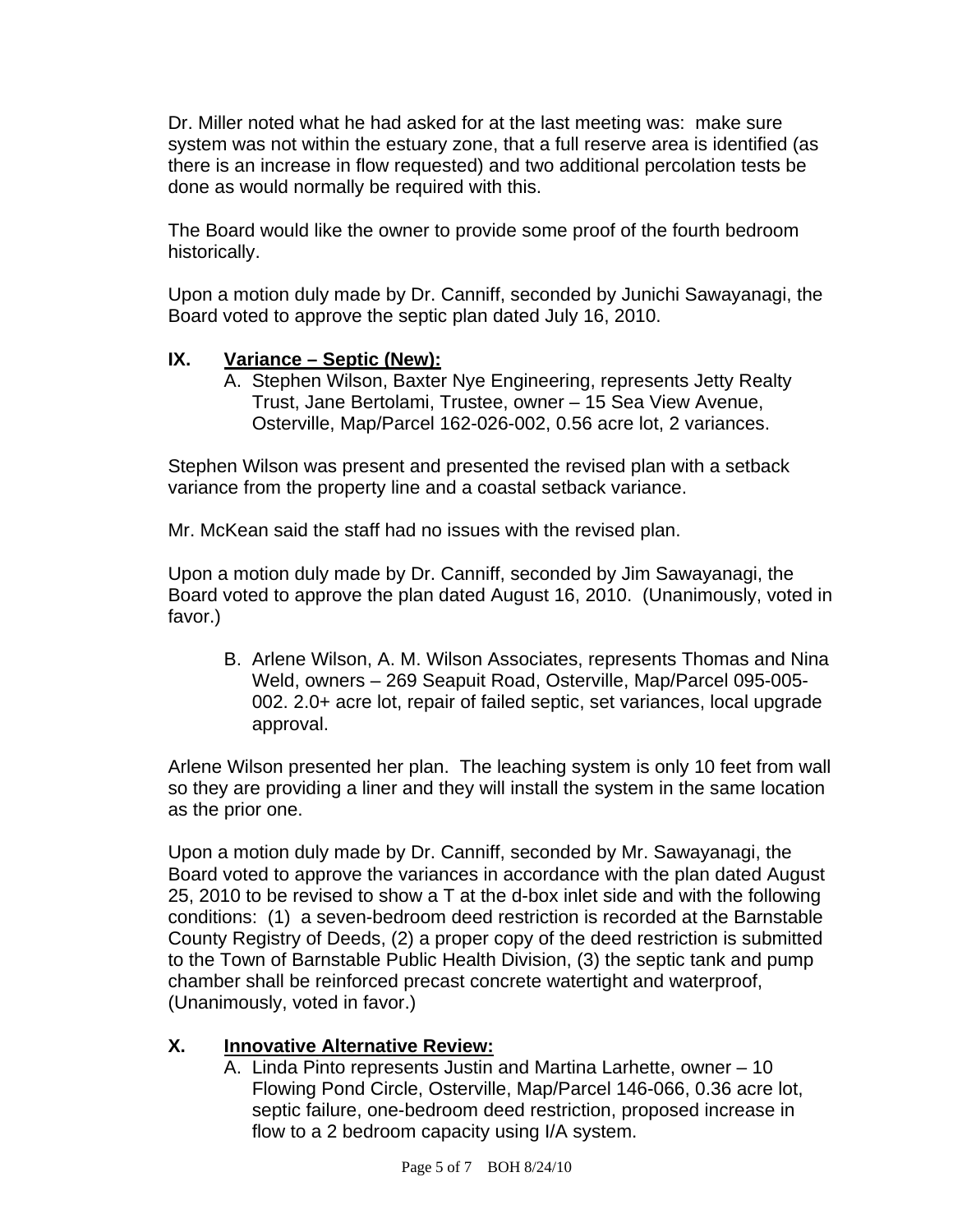Linda Pinto presented her plan for the septic system which does not require any variances. Ms. Pinto stated that in the future, once the reserve is needed, the leaching pit can be moved to avoid a variance and they can obtain a new easement from the neighborhood association or move the leaching pit further down the drainage easement.

Upon a motion duly made by Mr. Sawayanagi, seconded by Dr. Canniff, the Board voted to approve the plan with the following conditions: 1) change the wording on the Reserve Area detail to say "leach basin to be relocated once the reserve area is used", 2) change the Deed Restriction from one bedroom to two bedrooms at the Registry of Deeds and supply the Health Division with a copy, and 3) submit to the Health Division a two year quarterly Monitoring Plan showing the State's requirements for monitoring the system. (Unanimously, voted in favor.)

B. Winston Steadman II represents Brian Smith, owner – Fancy's Market, 699 Main Street, Osterville, Map/Parcel 141-011, proposed change from Soil Air to Sludgehammer installation to assist the septic system – not required for the treatment of water.

Winston Steadman II was present. The owner would have liked to continue using the Soil Aireator and the maker of the Soil Aeriator did not want to do an O & M and, without the pilot program continuing (due to cost), they are now applying for the use of a Sludgehammer.

Sludgehammer is going to enter the air into the system as well and will use a high and a low vent to aid in this and should work better.

The flow is only at 440-490 and they have a high concentration with the creams, etc, being used. This will be addressed by using the Sludgehammer and introducing air. There will be two additional filters added.

Upon a motion duly made by Dr. Canniff, seconded by Mr. Sawayanagi, the Board voted to approve the plan dated 7/27/10 using the Sludgehammer with the following conditions: 1) done in accordance to the specifications listed in the MASS DEP approval letter of Sludgehammer for Remedial Use dated August 4, 2009, and (2) an O&M be filed with the Public Health Division, 3) quarterly monitoring in the SAS for depths of ponding and if ponding continues to be equal or greater to original state of ponding over the first three months, the Sludgehammer shall be removed. (Unanimously, voted in favor.)

## **XI. Body Art Practitioner Permit:**

 Rebecca Marona, Centerville, MA, to work at Oottat Tattoo, 599 Main Street, Hyannis.

Rebecca Marona was present and had taken the Quincy Skin Course.